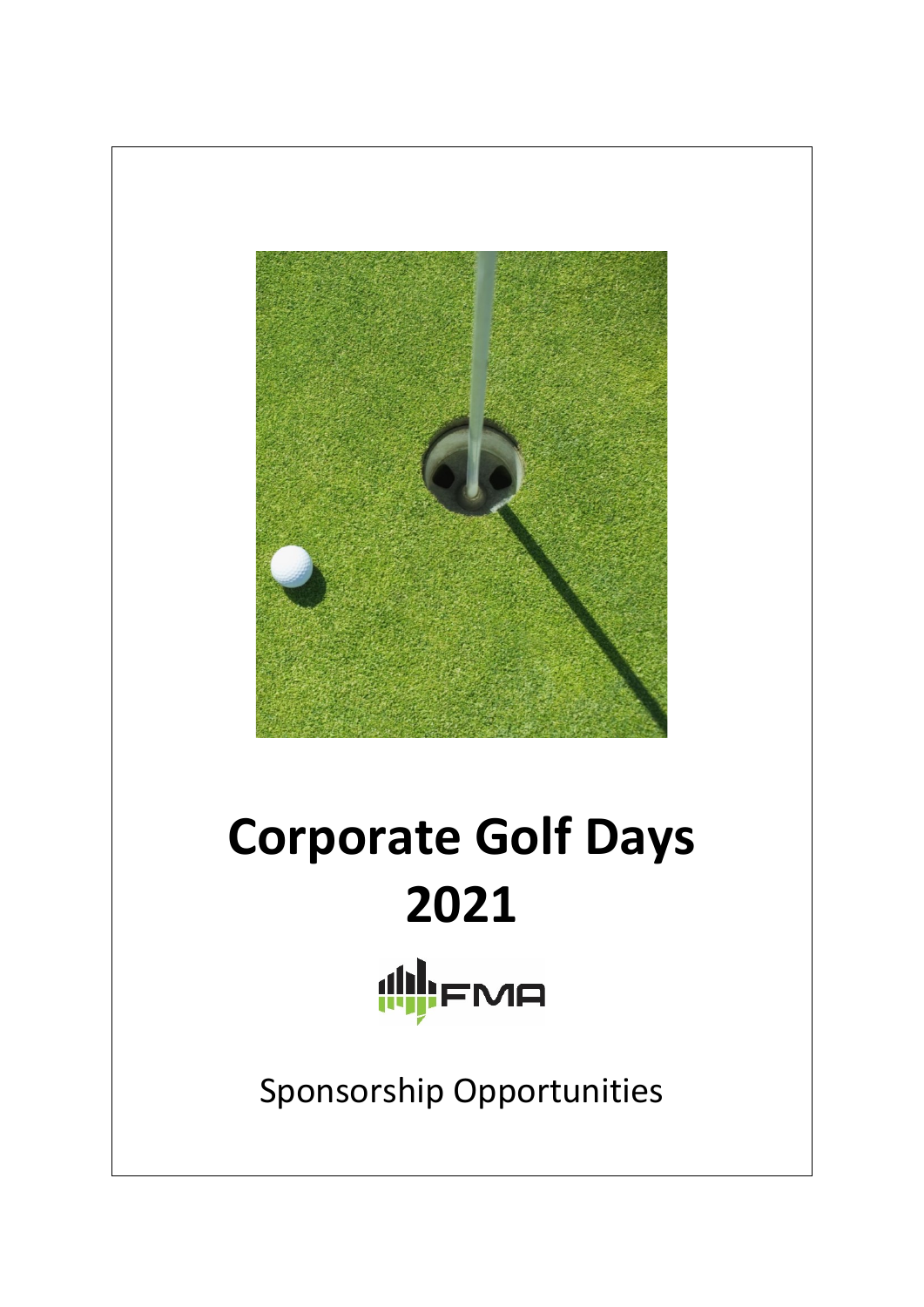# **Principal Partner**  *Limit of one only*

- Partner noted on marketing material Naming rights - to be presented as: *FMA XXX (state) Corporate Golf Day - Partnered by XXXX*
- Logo on:
- $\triangleright$  Event page on FMA Website with link to company website
- ➢ FMA email blasts
- ➢ All event marketing material
- Golf Day chairperson welcome and acknowledgment
- Corporate signage at venue (maximum of 4, provided by sponsor/approved by FMA)
- One complimentary team registration (up to 4 players including golf and meals)
- Option to supply corporate material and/or gift (subject to FMA approval) for player satchels
- Option to run a business card draw, card details to be provided post Golf Day (prize supplied by sponsor / approved by FMA)

| <b>STATE</b> | <b>INVESTMENT (exc. GST)</b> |  |  |
|--------------|------------------------------|--|--|
| NSW/VIC/QLD  | \$8,000                      |  |  |
| <b>WA</b>    | \$4,000                      |  |  |
| SA/ACT       | \$4,000                      |  |  |



# **L PAR**

hit of one only

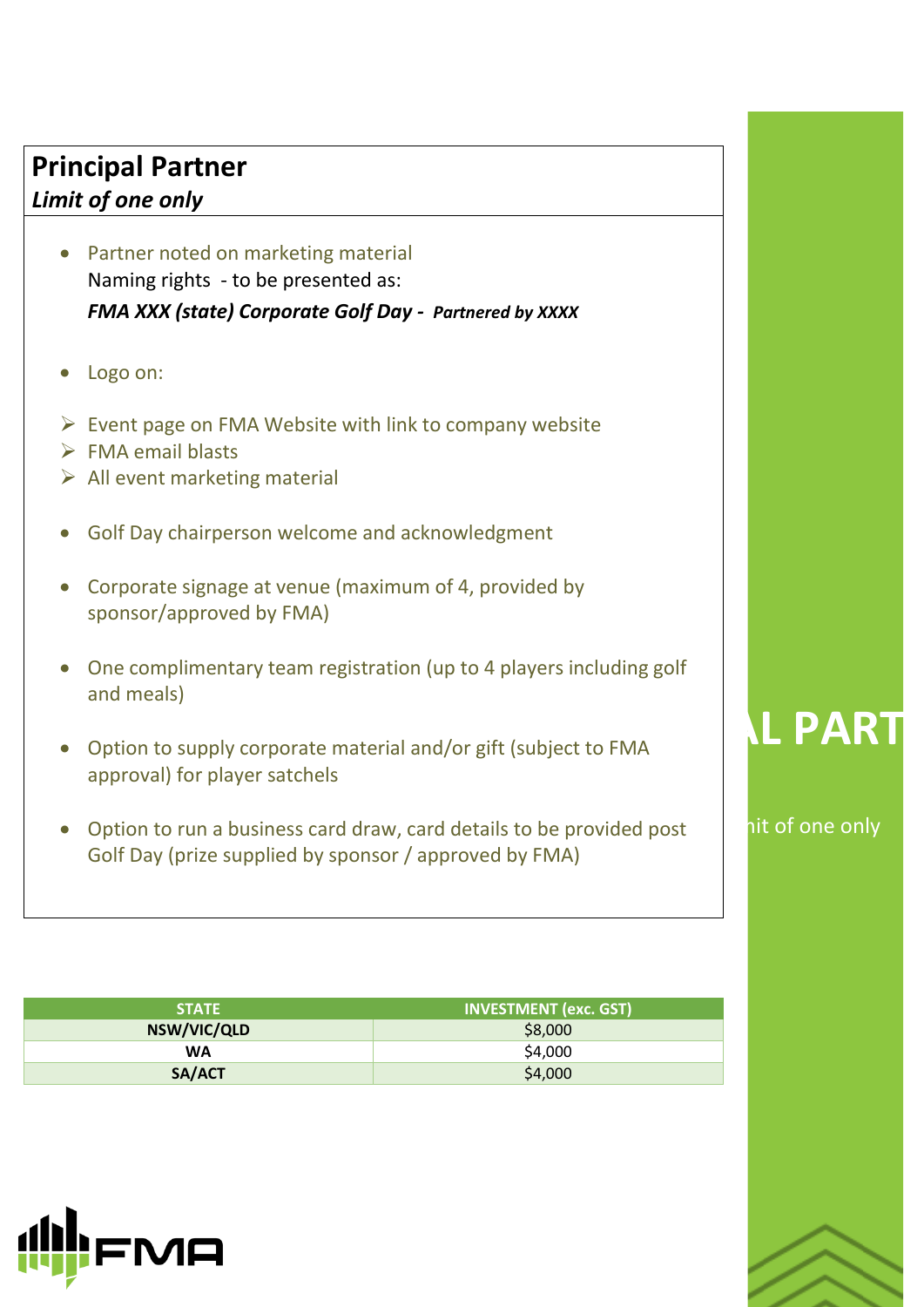# **Putting Green**

## *Limit of one only*

#### • Logo on:

- › Event page on FMA Website
- › FMA email blasts
- › All event marketing material
- Golf Day chairperson welcome and acknowledgment
- Corporate signage at putting green (provided by sponsor/approved by FMA)
- One Team of Four (including golf and meals)
- One rep at putting green (includes all meals)
- Putting competition (competition assistance from Course staff and prize to be supplied by sponsor/approved by FMA Australia)
- Option to supply corporate material and/or gift from the green (subject to FMA approval)

NSW

• Includes sausage sizzle provided by club on the green

| <b>STATE</b> | <b>INVESTMENT (exc. GST)</b> |  |
|--------------|------------------------------|--|
| NSW/VIC/QLD  | \$3,500                      |  |
| <b>WA</b>    | \$3,200                      |  |
| SA/ACT       | \$3,200                      |  |



# **GREEN**

it of one only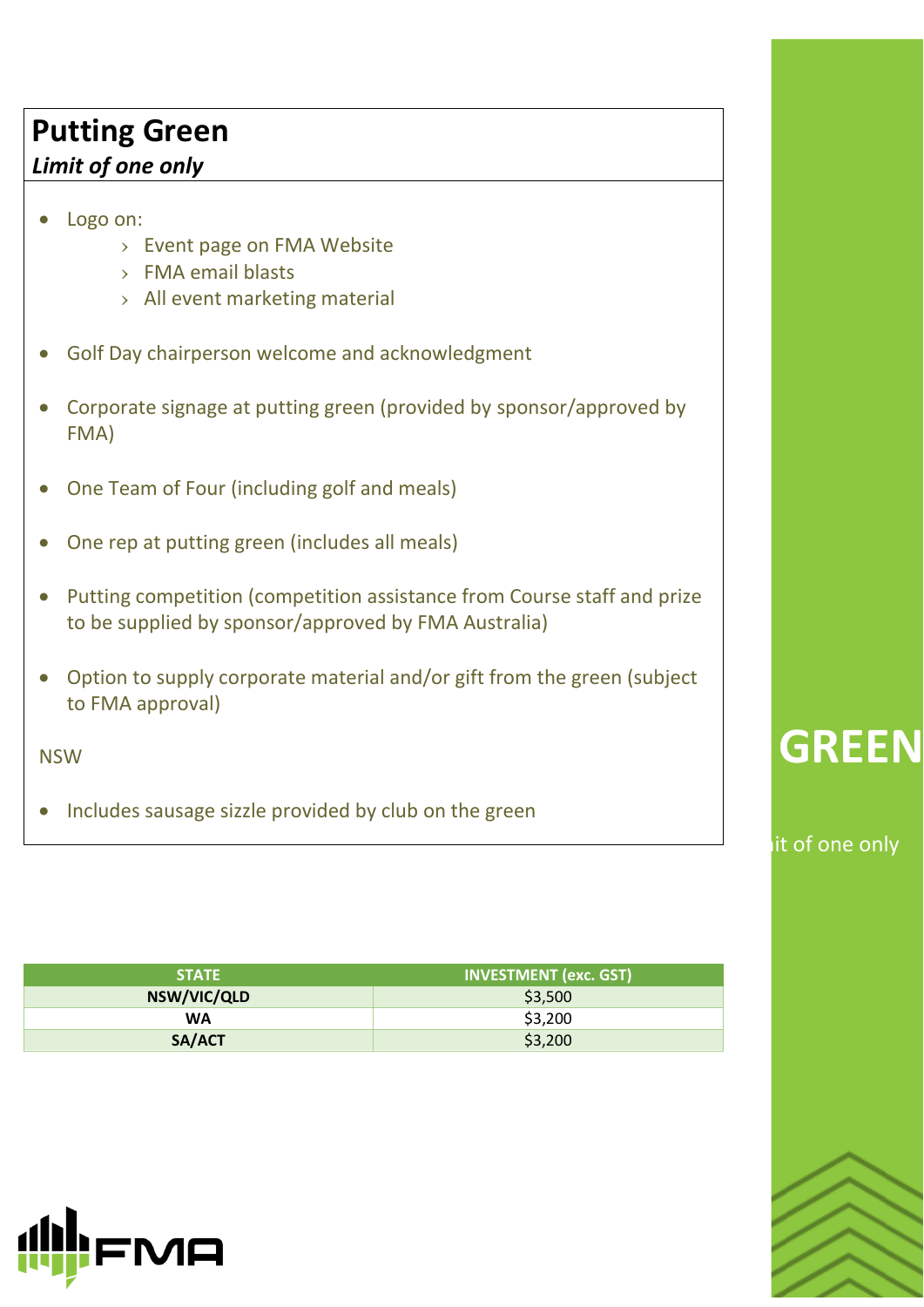# **Refreshment Cart**  *Limit of three (NSW)*

- Logo on:
	- › Event page on FMA Website
	- › FMA email blasts
	- › All event marketing material
- Golf Day chairperson welcome and acknowledgment
- Corporate signage on cart (provided by sponsor to specifications by club & to be approved by FMA)
- One Team of Four (including golf and meals)
- One rep on cart (Inc. meals)
- Option to distribute business cards or brochures from cart (provided by sponsor/approved by FMA Australia)
- Option to supply corporate material and/or gift from the cart (subject to FMA approval)

| <b>STATE</b> | <b>INVESTMENT (exc. GST)</b> |  |  |
|--------------|------------------------------|--|--|
| NSW/VIC/QLD  | \$3,400                      |  |  |
| <b>WA</b>    | \$3,200                      |  |  |
| SA/ACT       | \$3,200                      |  |  |



# **RENT**

#### it of three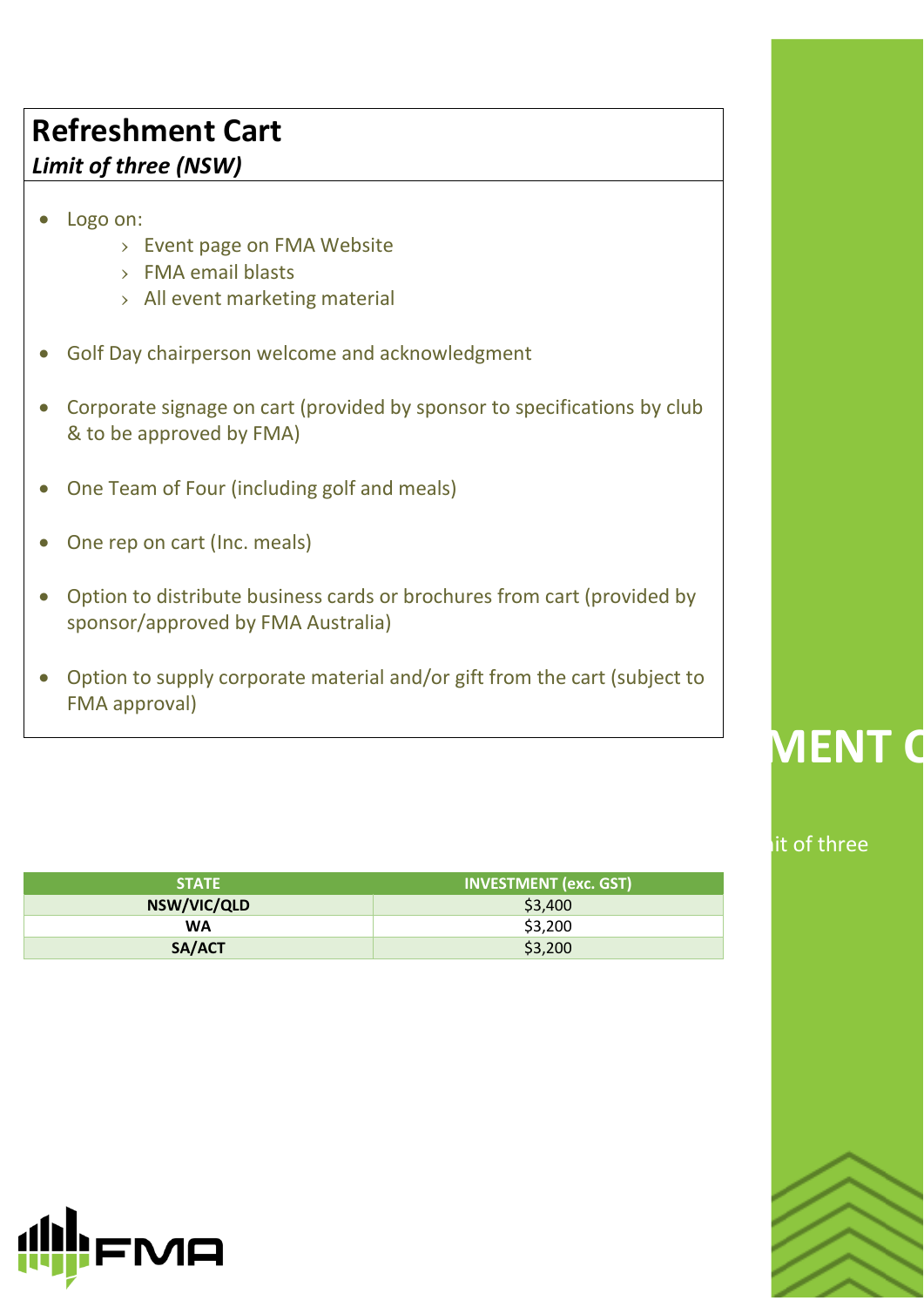# **19th Hole Sponsors**

#### *Limit of two*

- Logo on:
	- › Event page on FMA Website
	- › FMA email blasts
	- › All event marketing material
- Golf Day chairperson welcome and acknowledgment
- 2 x Corporate signage at venue during end of event function
- One Team of Four (including golf and meals)
- Option to supply corporate material and/or gift at end of event function (subject to FMA approval)

# **19th Hole (Beverage Sponsor)**  *Limit of one*

- Logo on:
	- › Event page on FMA Website
	- › FMA email blasts
	- › All event marketing material
- Golf Day chairperson welcome and acknowledgment
- Corporate signage at venue during (max of one provided by sponsor/approved by FMA Australia
- One Team of Four (including golf and meals)

\*Beverage Sponsorship available once 2 x lunch sponsorships sold

| <b>STATE</b>                 | <b>INVESTMENT (exc. GST)</b> |
|------------------------------|------------------------------|
| <b>NSW</b>                   | \$3,000                      |
| <b>NSW: Beverage Sponsor</b> | \$1,500                      |
| <b>QLD</b>                   | \$3,000                      |
| <b>QLD Beverage Sponsor</b>  | \$1,500                      |
| <b>VIC</b>                   | \$3,000                      |
| <b>VIC: Beverage Sponsor</b> | \$1,500                      |
| <b>WA</b>                    | \$2,700                      |
| <b>WA Beverage Sponsor</b>   | \$1,500                      |
| <b>SA</b>                    | \$2,700                      |
| <b>SA Beverage Sponsor</b>   | \$1,500                      |



lit of two<sup>19t</sup>

**19th Hole**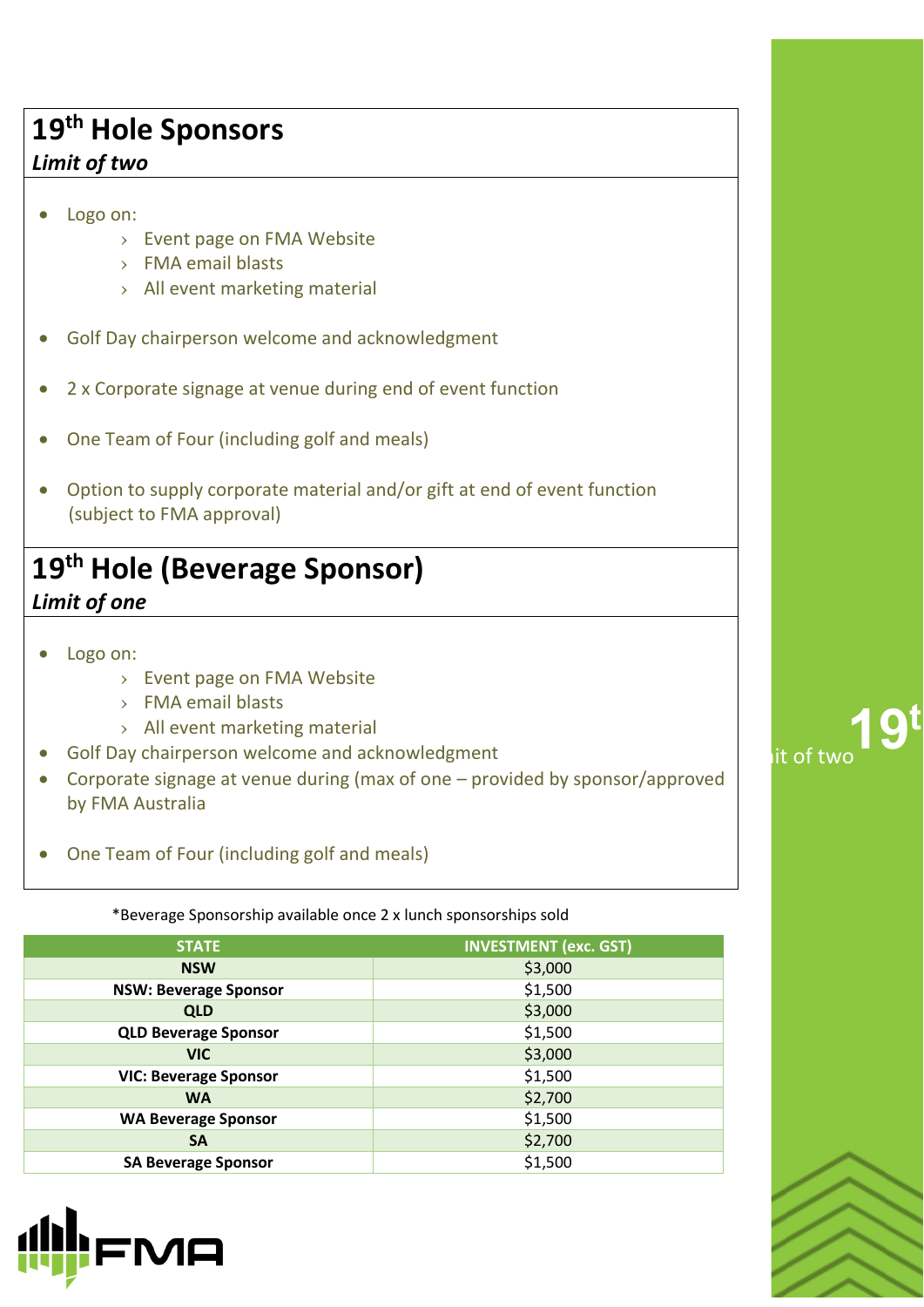# **Shotgun Start (Breakfast/Lunch Sponsor)**  *Limit of two*

- Logo on:
	- › Event page on FMA Website
	- › FMA email blasts
	- › All event marketing material
- Golf Day chairperson welcome and acknowledgment
- Corporate signage at venue registration & pre tee off function
- One Team of Four (including golf and meals)
- Option to supply corporate material and/or gift (subject to FMA approval)

| <b>STATE</b>         | <b>INVESTMENT (exc. GST)</b> |  |
|----------------------|------------------------------|--|
| <b>NSW Breakfast</b> | \$2,000                      |  |
| <b>QLD Breakfast</b> | \$2,000                      |  |
| <b>VIC Breakfast</b> | \$2,000                      |  |
| <b>WA Breakfast</b>  | \$1,800                      |  |
| <b>SA Lunch</b>      | \$1,800                      |  |



it of two

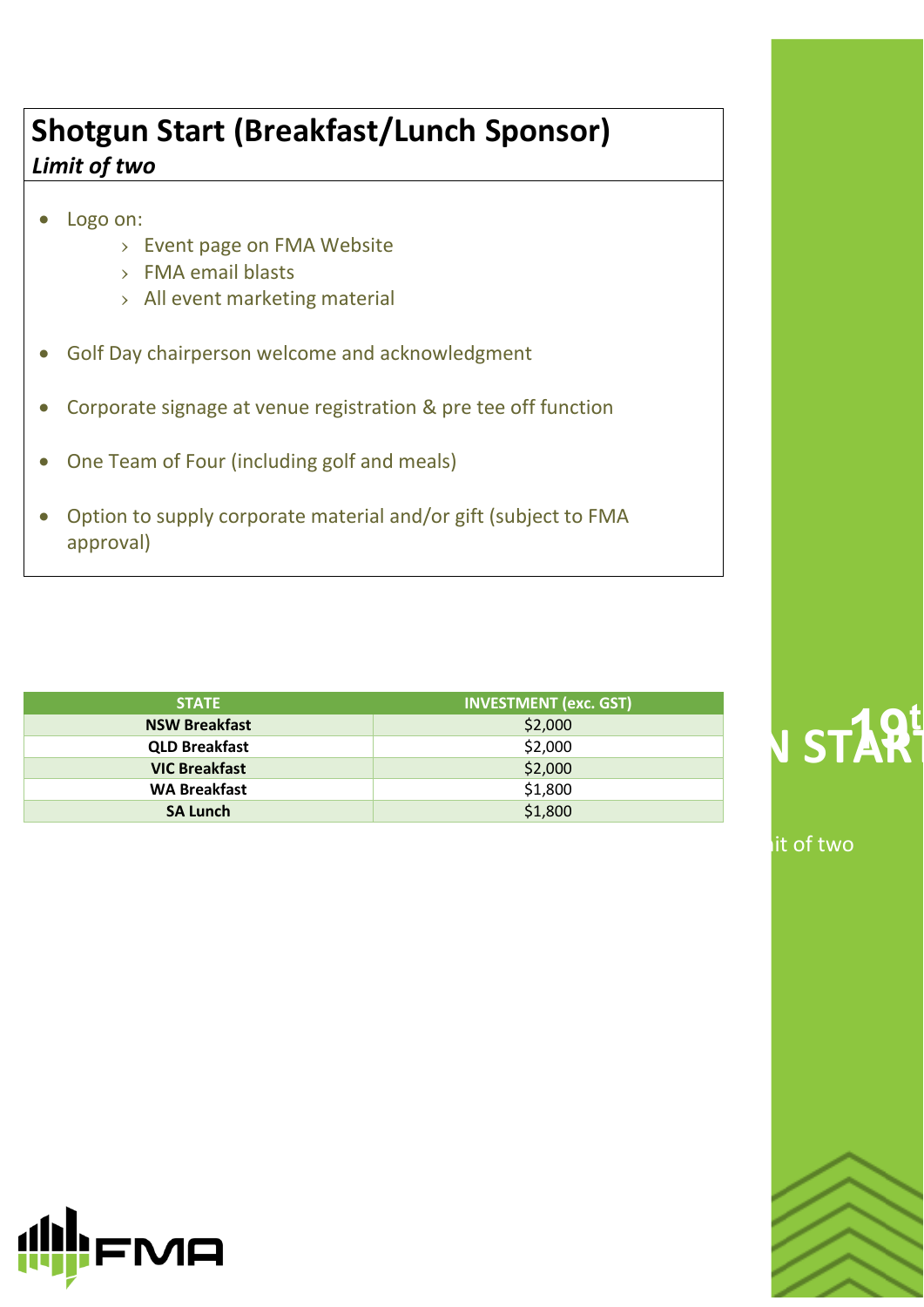# **Player Prizes**

### *Limit of one each*

- Suitable team prize for four people to be provided by sponsor (subject to FMA approval)\*
	- $\rightarrow$  1<sup>st</sup> prize value approx \$300 per person in the team
	- > 2<sup>nd</sup> prize value approx \$150 per person in the team
	- > 3<sup>rd</sup> prize value approx \$50 per person in the team

\*Vouchers from the Pro Shop on course can be a good option

- Logo on:
	- › Event page on FMA Website
	- › FMA email blasts
	- › All event marketing material
- Golf day chairperson welcome and acknowledgment
- Corporate signage at venue (max of two provided by sponsor/approved by FMA Australia)
- One Team of Four (including golf and meals)
- Option to supply corporate material and/or gift at the venue (subject to FMA approval)

# **RIZES**

#### it of one

| <b>PRIZE</b>        | <b>INVESTMENT (exc. GST)</b> |  |
|---------------------|------------------------------|--|
| <b>First Prize</b>  | \$2,200                      |  |
| <b>Second Prize</b> | \$2,000                      |  |
| Third Prize*        | \$1,800                      |  |

*\*third prize cannot be sold unless second prize has been taken*

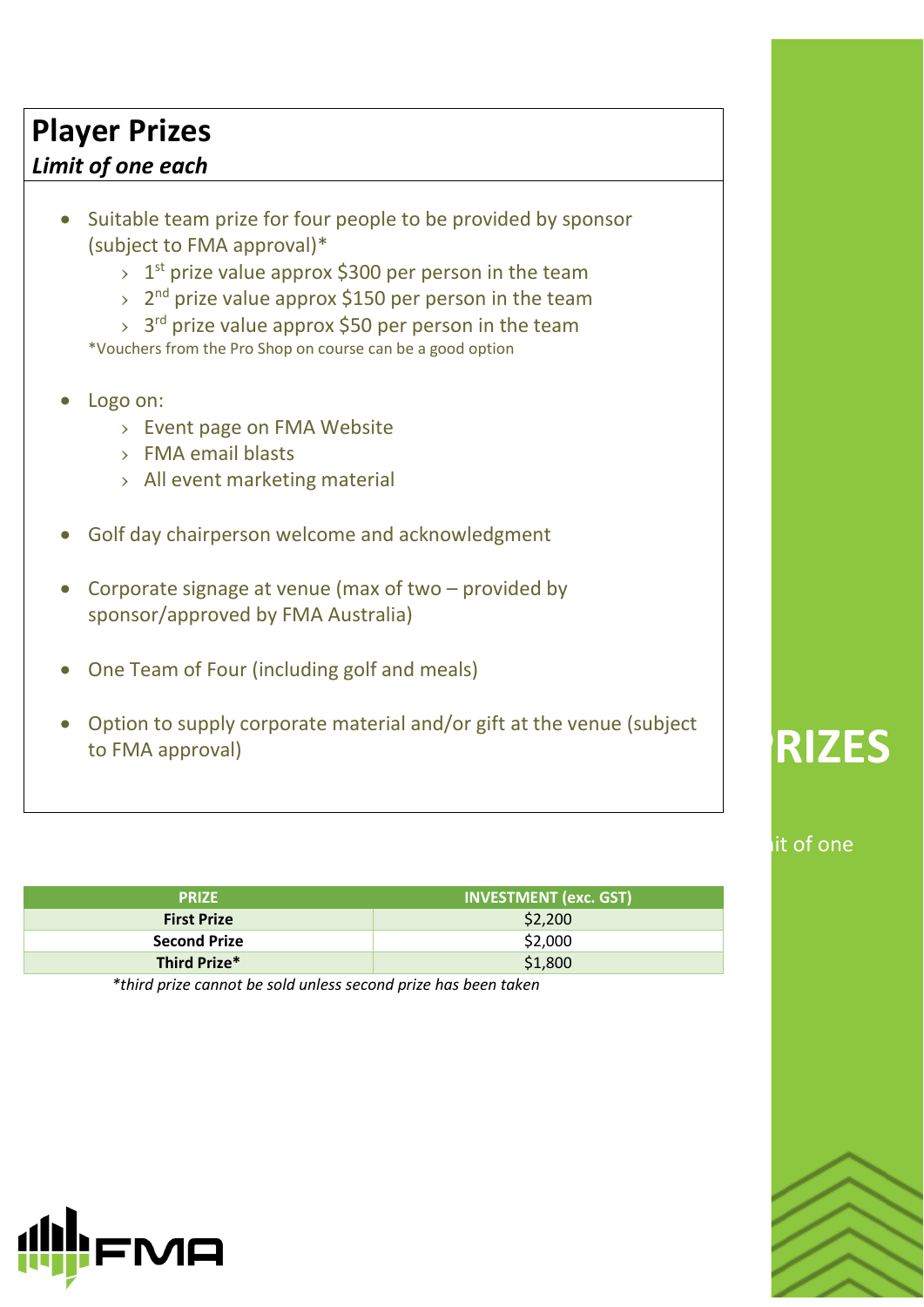# **Longest Drive**

### *Limit of two*

- Player prize to be supplied by sponsor (subject to FMA approval)
- Logo on:

•

- › Event page on FMA Website
- › FMA email blasts
- › All event marketing material
- Golf day chairperson welcome and acknowledgment
- Corporate signage teardrop banner at allocated hole (provided by sponsor/approved by FMA Australia)
- One Team of Four (including golf and meals)
- One company representative at hole (Inc. meals)
- Option to supply corporate material and/or gift for the player bag (QLD, VIC, WA)/from hole (NSW) (subject to FMA approval)
	- ➢ *All banners displayed at holes MUST be teardrop banners of a suitable standard size. Other types of banners run the risk of not being displayed.*
	- ➢ *Banners MUST be received by the venue by COB on Monday 18 March or run the risk of not being displayed.*

| <b>STATE</b> | <b>INVESTMENT (exc. GST)</b> |  |  |
|--------------|------------------------------|--|--|
| NSW/VIC/QLD  | \$1,800                      |  |  |
| WA           | \$1,500                      |  |  |
| <b>SA</b>    | \$1,500                      |  |  |



it of two

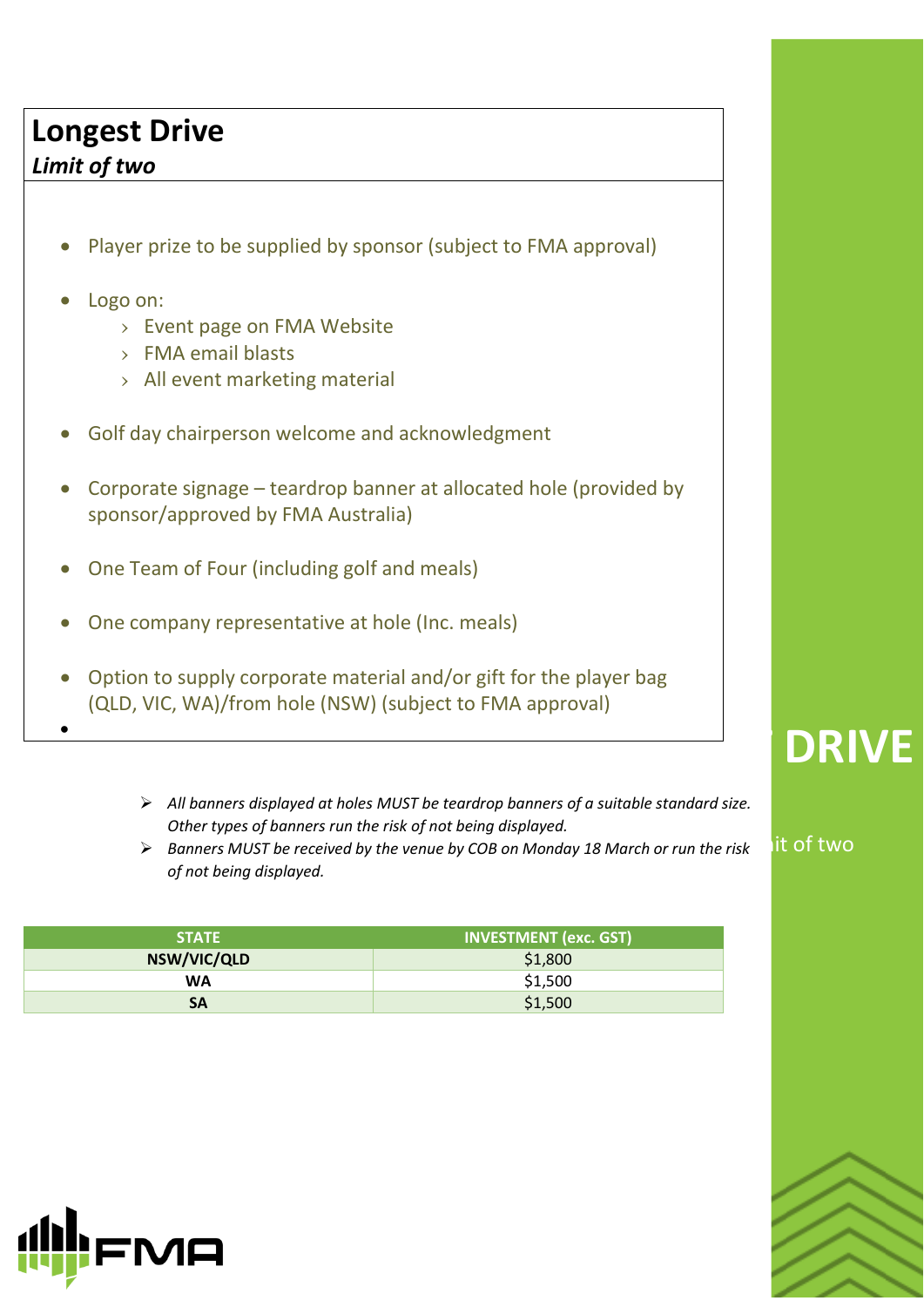# **Nearest to the Pin**

## *Limit of two*

- Player prize (subject to FMA approval)
- Logo on:
	- › Event page on FMA Website
	- › FMA email blasts
	- › All event marketing material
	- Golf day chairperson welcome and acknowledgment
	- Corporate signage teardrop banner at allocated hole (provided by sponsor/approved by FMA Australia)
	- One Team of Four (including golf and meals)
	- One company representative at hole (Inc. meals)
	- Option to supply corporate material and/or gift from hole (subject to FMA approval)
		- ▶ All banners displayed at holes MUST be teardrop banners of a suitable standard size. │ │ │ │ │ │ │ │ │ │ │ │<br>Other types of banners run the risk of not being displayed. *Other types of banners run the risk of not being displayed.*
		- ➢ *Banners MUST be received by the venue as indicated or run the risk of not being displayed.*

| <b>STATE</b> | <b>INVESTMENT (exc. GST)</b> |  |
|--------------|------------------------------|--|
| NSW/VIC/QLD  | \$1,800                      |  |
| <b>WA</b>    | \$1,500                      |  |
| <b>SA</b>    | \$1,500                      |  |



#### it of two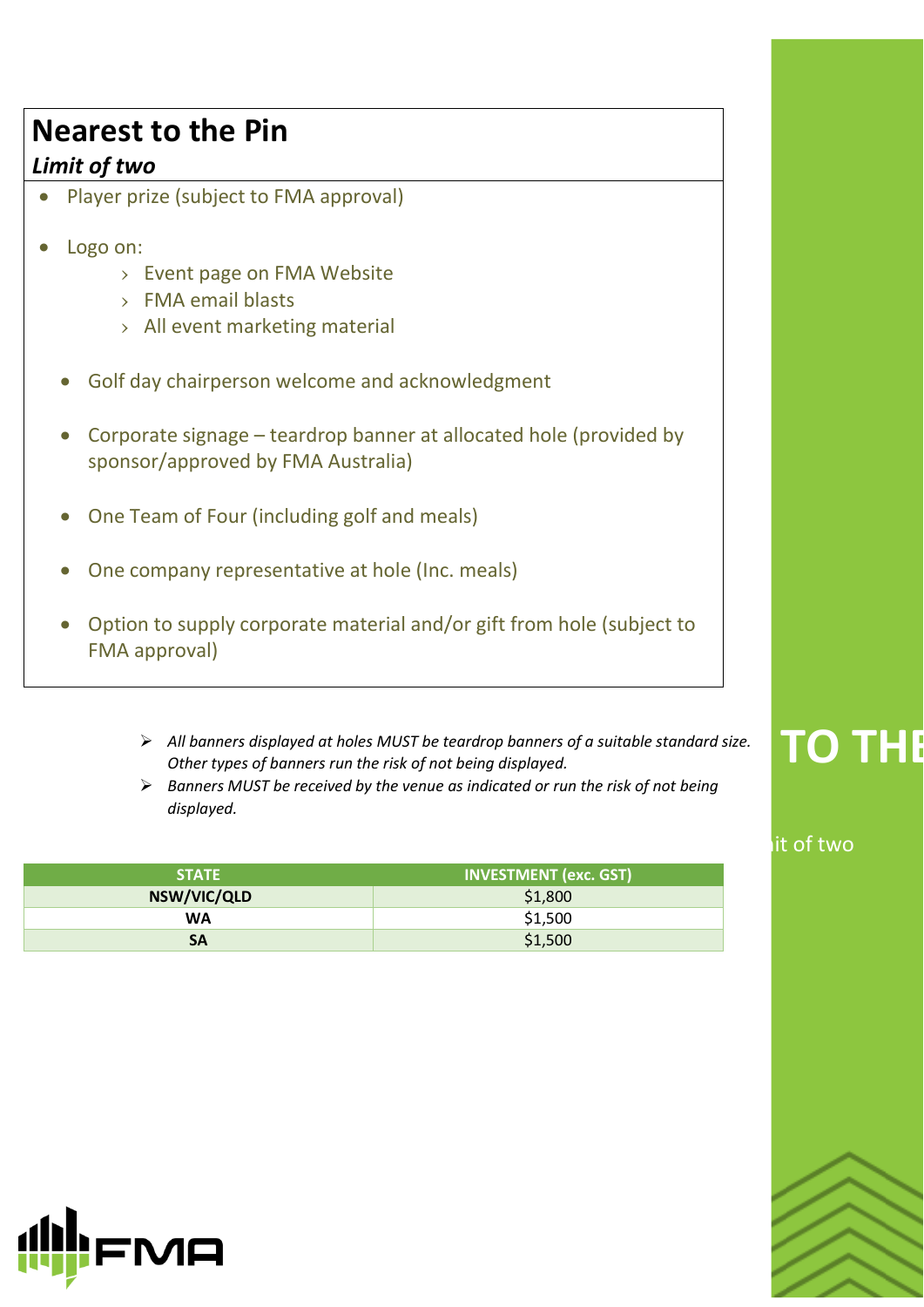# **Hole Sponsor**

## *14 available*

- Logo on:
	- › Event page on FMA Website
	- › FMA email blasts
	- › All event marketing material
	- Golf day chairperson welcome and acknowledgment
	- Corporate signage teardrop banner at allocated hole (provided by sponsor/approved by FMA Australia)
	- One Team of Four (including golf and meals)
	- One company representative at hole (Inc. meals)
	- Opportunity to conduct activity/competition at allocated hole (subject to FMA approval)
	- Player prize for activity (subject to FMA approval)
	- Option to supply corporate material and/or gift from hole (subject to FMA approval)
		- ➢ *All banners displayed at holes MUST be teardrop banners of a suitable standard size.* 14 available *Other types of banners run the risk of not being displayed.*
		- ➢ *Banners MUST be received by the venue as indicated or run the risk of not being displayed.*

| <b>STATE</b> | <b>INVESTMENT (exc. GST)</b> |  |  |
|--------------|------------------------------|--|--|
| NSW/VIC/QLD  | \$1,800                      |  |  |
| <b>WA</b>    | \$1,500                      |  |  |
| SΑ           | \$1,500                      |  |  |



# **HOLE SPONSOR**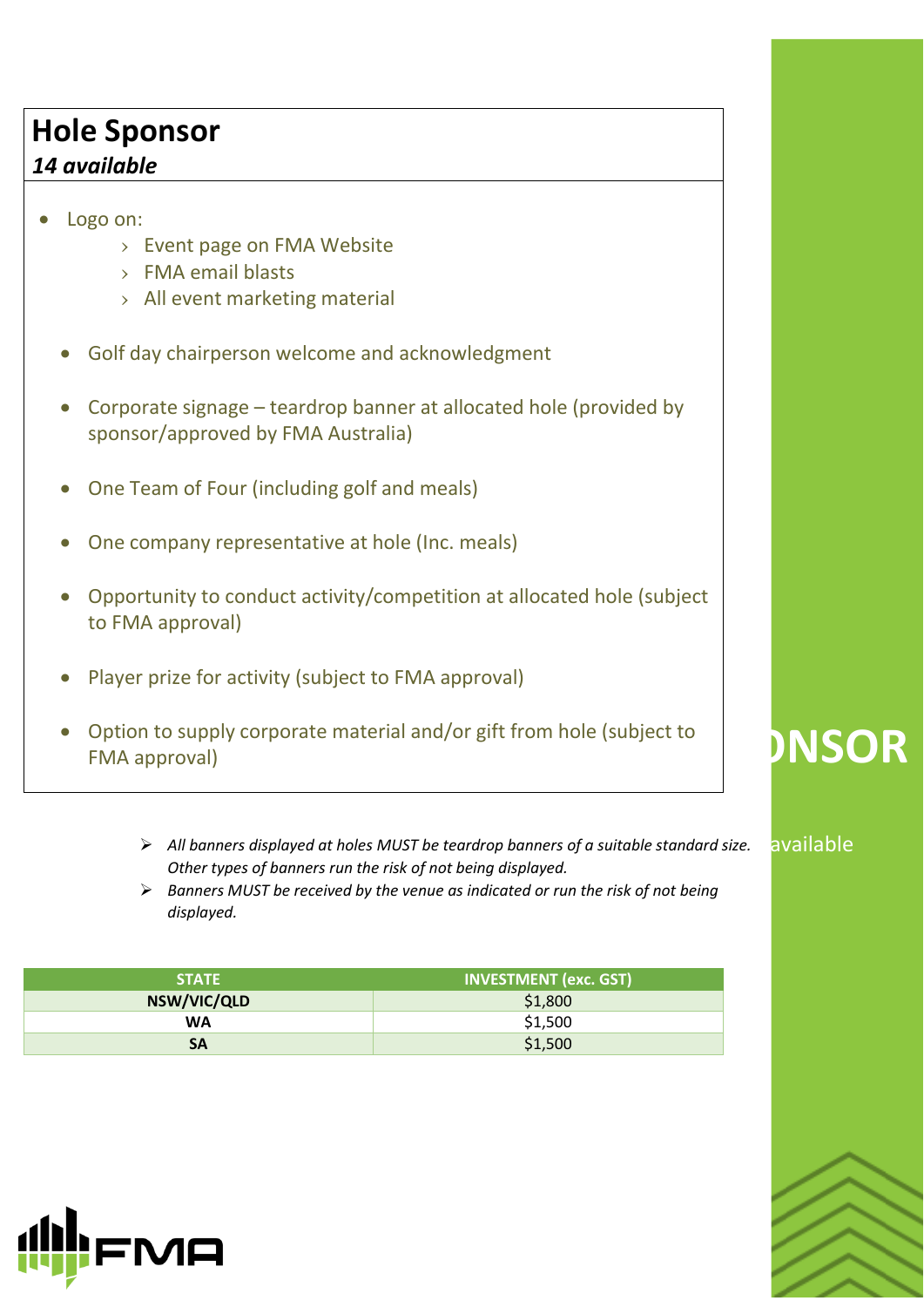# **Water or Sausage Sizzle Sponsor**  *Limit of one: VIC exclusive*

## • Logo on:

- › Event page on FMA Website
- › FMA email blasts
- › All event marketing material
- Golf day chairperson welcome and acknowledgment
- Corporate signage at venue registration & breakfast area (provided by sponsor/approved by FMA Australia)
- One Team of Four (including golf and meals)
- Option to supply corporate material and/or gift (subject to FMA approval) for the player bag

| <b>STATE</b> | <b>INVESTMENT (exc. GST)</b> |
|--------------|------------------------------|
| VIC          | \$2,100                      |

it of one

**GE SIZZ** 

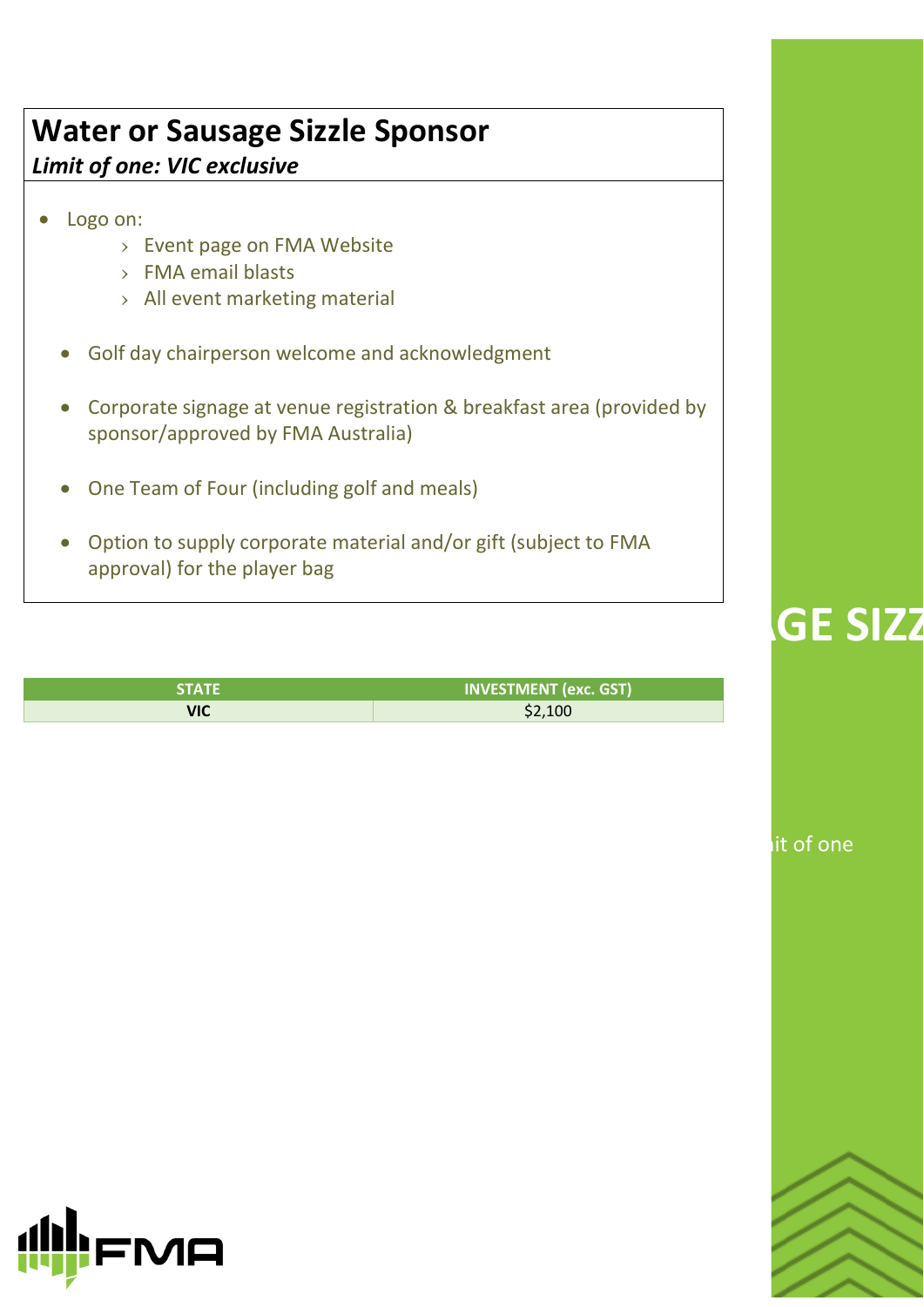### **Sponsorship Terms and Conditions**

- All sponsorships will be awarded on a first come, first served basis. The Facility Management Association of Australia (FMA) retains the right to reject any sponsorship application that it deems inappropriate.
- The sponsor must provide the sponsorship funds, logo image (in the format required) and other details as required (such as correct use of sponsor's name, trademarks etc.) to FMA within 10 days of receipt of acceptance. If sponsorship fee has not been received within 10 days, FMA reserves the right to offer the sponsorship opportunity to another company.
- If sponsorship is taken up with less than 10 business days before the event, the sponsor must fulfil all obligations immediately.
- Sponsorships cannot be processed without payment. Funds must be payable in Australian dollars. Refunds are not available for sponsorships.
- FMA will not be liable for damage or loss to a sponsor's properties through fire, theft, accident or any other cause, whether the result of negligence or otherwise.
- Sponsors may sponsor single or multiple events.
- For sponsorship opportunities that include signage, please note that signage is the<br>responsibility of the sponsor. FMA will inform each sponsor of the maximum size, responsibility of the sponsor. FMA will inform each sponsor of the maximum size, number of signs etc.
- There are no refunds for cancellations by sponsors. If a sponsor cancels at any time, for any reason, the sponsor will be responsible for the entire sponsorship fee.
- FMA reserve the right to make changes to the event agendas. Unforeseen circumstances may result in the substitution of a presentation, venue, topic or speaker. FMA reserves the right to reject or rescind any registration and return registration fees accordingly. Registrant, speaker, sponsor, or other attendee or agent assumes all risks incidental to participation in all event activities, including loss or damage to property and/or personal injury.
- Where FMA takes photos/videos at events, by attending you give permission to use images taken at the event, as well as any written comments on our evaluation forms in advertising and promotion.

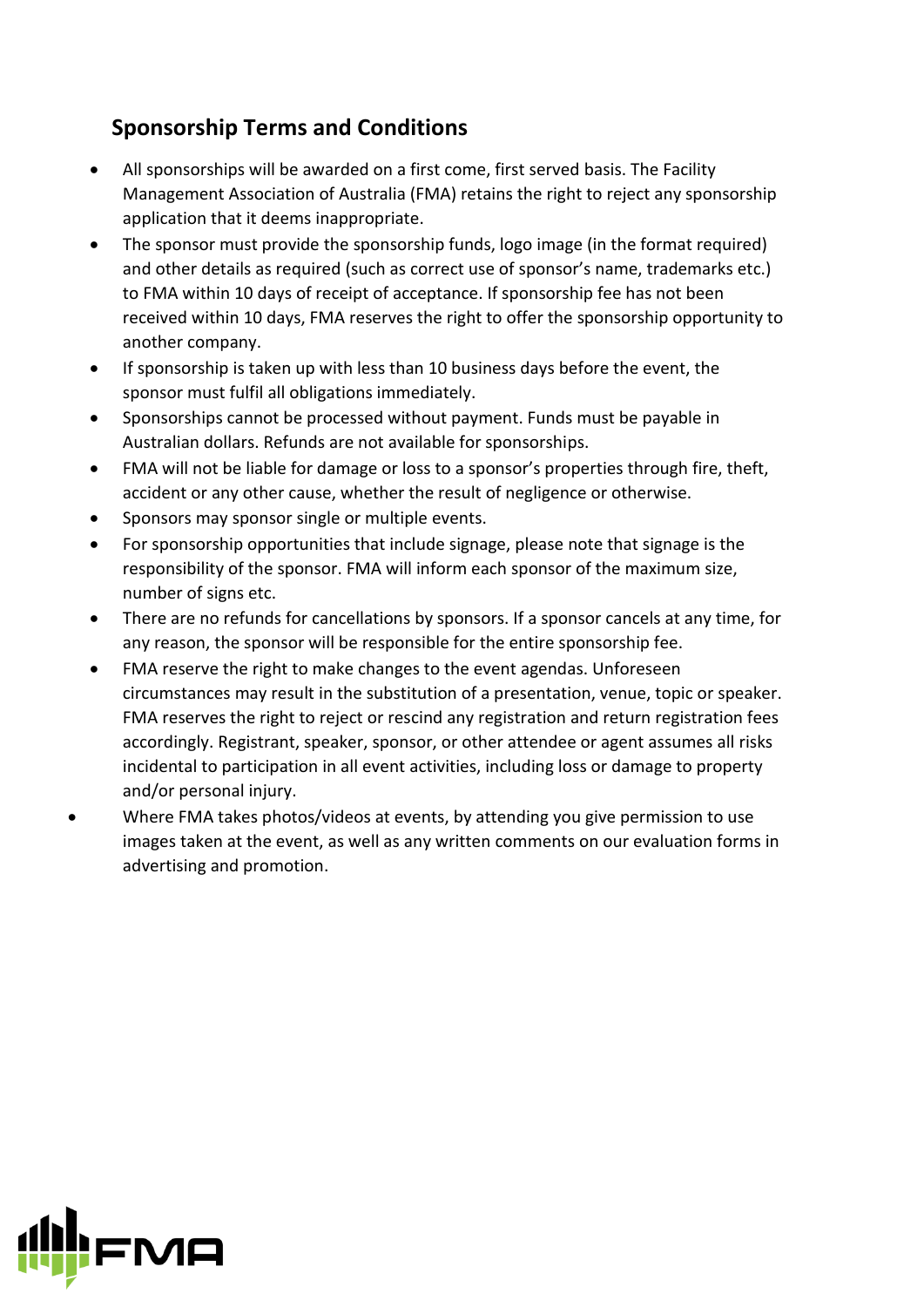# **Sponsorship Application Form/Tax Invoice**

## **FMA Australia State Branch Corporate Golf Days**

#### **2021**

#### **Company Details**

| <b>Company Name</b> |                 |                  |
|---------------------|-----------------|------------------|
| <b>Contact Name</b> | <b>Position</b> |                  |
| <b>Address</b>      |                 |                  |
| Suburb              | <b>State</b>    | <b>Post Code</b> |
| <b>Email</b>        | Phone           |                  |

Yes, we would like to support FMA Australia by becoming a sponsor of the selected golf day. By signing this document, we are agreeing to take part in a sponsorship agreement and confirm I have the authority of my organisation to do so.

| <b>Authorised by</b> | <b>Position</b> |  |
|----------------------|-----------------|--|
| Signature            |                 |  |

**Sponsorship package \_\_\_\_\_\_\_\_\_\_\_\_\_\_\_\_\_\_\_\_\_\_\_\_\_\_\_\_\_\_\_\_\_\_\_** 

**\$ \_\_\_\_\_\_\_\_\_\_** *(all amounts exc. GST)*

**Branch/State: \_\_\_\_\_\_\_\_\_\_\_\_\_**

Please complete Payment details on the following page